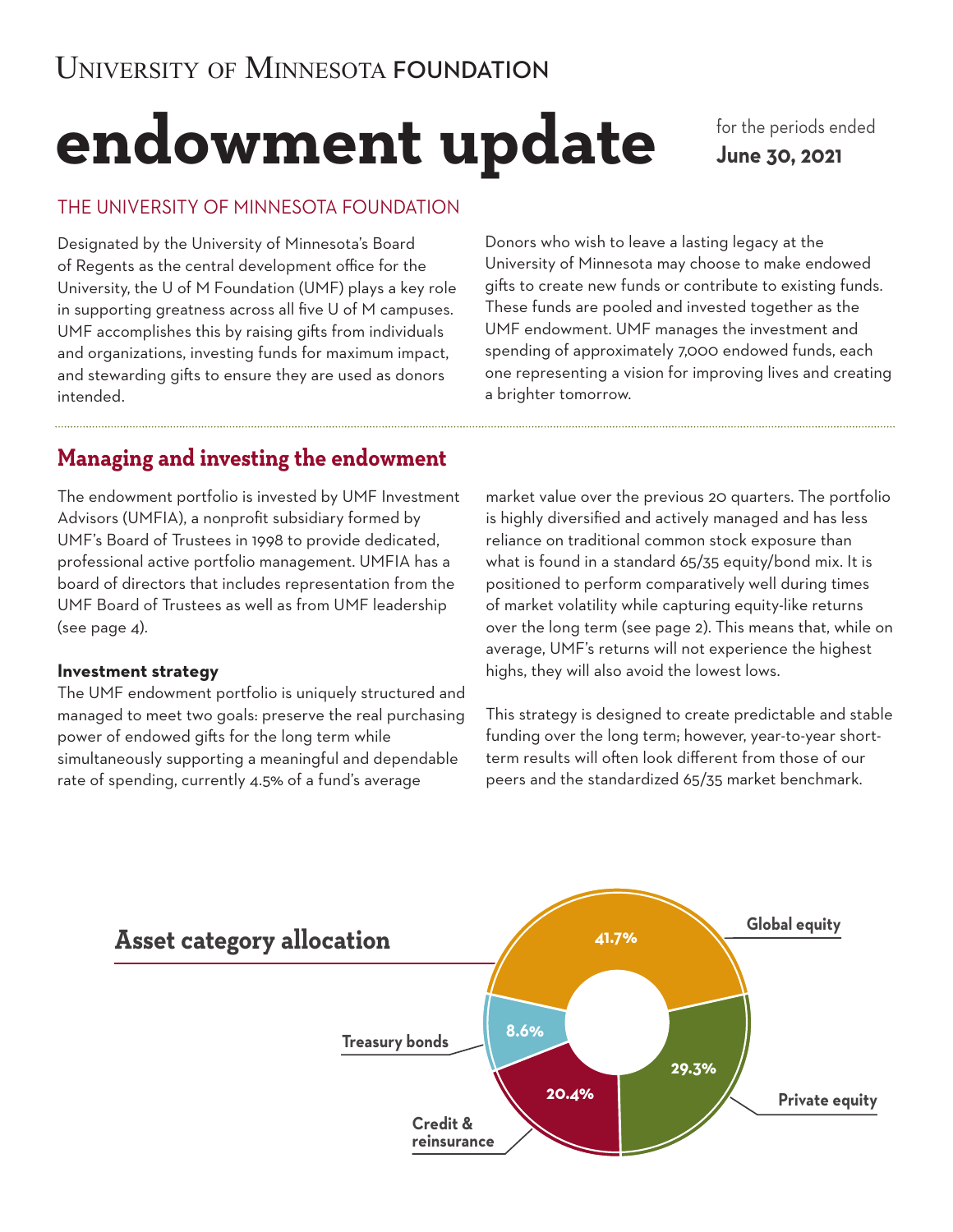## **How has the UMF endowment performed over the long term?**

The UMF endowment has performed well over the long term, making it possible for funds to provide predictable and stable funding to support their designated programs. The chart below shows the growth of \$1 invested in the endowment in 1990 compared with the Foundation's investment goal and a 65/35 market benchmark. Since the inception of UMFIA, our portfolio return has exceeded market benchmark returns by +2.7% annually, with less downside risk.



## **Investment results**

*For the periods ended June 30. Total value of UMF endowment: \$3.4 billion.*

| Year                                   | Actual | Goal  | <b>Policy</b><br>Benchmark <sup>1</sup> | 65/35<br>Benchmark <sup>2</sup> |
|----------------------------------------|--------|-------|-----------------------------------------|---------------------------------|
| 1-Year                                 | 38.7%  | 10.6% | 33.7%                                   | 25.3%                           |
| 5-Year                                 | 12.8%  | 7.5%  | 9.8%                                    | 10.7%                           |
| 10-Year                                | 9.8%   | 7.0%  | 8.2%                                    | 7.7%                            |
| <b>Since</b><br>inception <sup>3</sup> | 8.7%   | 7.9%  | 7.3%                                    | 6.0%                            |

<sup>1</sup>**The policy benchmark** helps measure how well UMFIA is implementing its investment policy. Its components and asset class weightings are based on the portfolio's asset allocation policy.

<sup>2</sup>The 65/35 market benchmark is a weighted blend of stock and bond indices (65% equities and 35% bonds).

<sup>3</sup>**January 1999**.

The investment goal is to achieve an annualized return of 5% in excess of inflation in order to cover the 4.5% spending rate as well as administrative fees. For the oneyear period ended June 30, 2021, the endowment pool returned +38.7%. This performance exceeded the oneyear market benchmark return of +25.3%, due primarily to exceptionally strong returns in private equity during the past year (see page 1).

#### **Administrative fees**

The UMF Board of Trustees establishes fee policies with the objective of keeping fees low to reflect a strong commitment to administrative efficiency. The annual fee on permanent and quasi-endowment funds was 1% and 1.5%, of the fund's market value, respectively, for the year ended June 30, 2021. These fee rates have not increased since 2008. As a result of strong investment performance and operational efficiencies, the permanent endowment fee was lowered to .9%, effective July 1, 2021.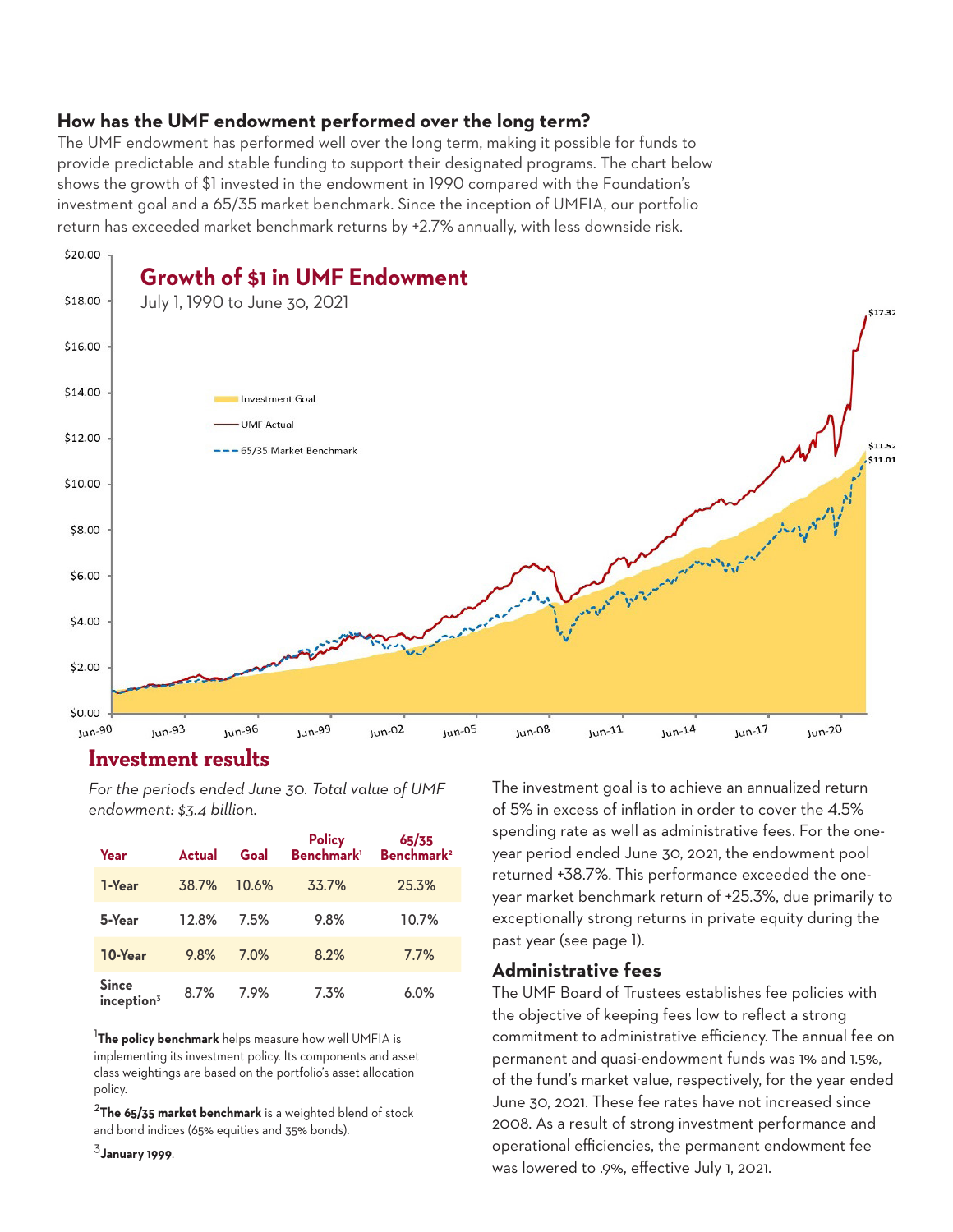# **UMF performance compared to our peer group**

The chart at right illustrates UMF's performance relative to our peer group: college and university endowments with assets greater than \$1 billion.

UMF's long-term investment strategy will frequently generate one-year returns that will be in the outer quartiles—either high or low—of the distribution of peer returns. More meaningful comparisons are found over the three- to five-year periods, when this variation declines.

## **Performance vs. peer group**

*Preliminary results as of June 30, 2021. Final results as of June 30, 2021, will become available early in 2022.* 



<sup>1</sup> **1 Year Peer Group** result is based on College Endowments \$500MM or greater as reported by Wilshire Trust Universe Comparison Service.

## **Spending the endowment**

## **What is the endowment spending policy?**

The UMF Board of Trustees establishes the endowment spending policy. The current spending rate is 4.5% of a fund's trailing average market value over the previous 20 quarters (5 years). These dollars, called the fund's "payout," are transferred to a spending account and made available each year to support the fund's designated program. Funds designated as quasiendowments allow additional spending of up to 20% of fund value annually.

## **Honoring donor intent**

One of UMF's most critical responsibilities is to ensure that gifts are used in accordance with donor intent. Stringent controls are in place, and UMF staff work in partnership with the U of M units to monitor funds and optimize the utilization and impact of gifts for their designated purposes.

**Behind every endowment gift is someone like you who is driven by a belief in a brighter tomorrow.**

**Thank you for your partnership!**